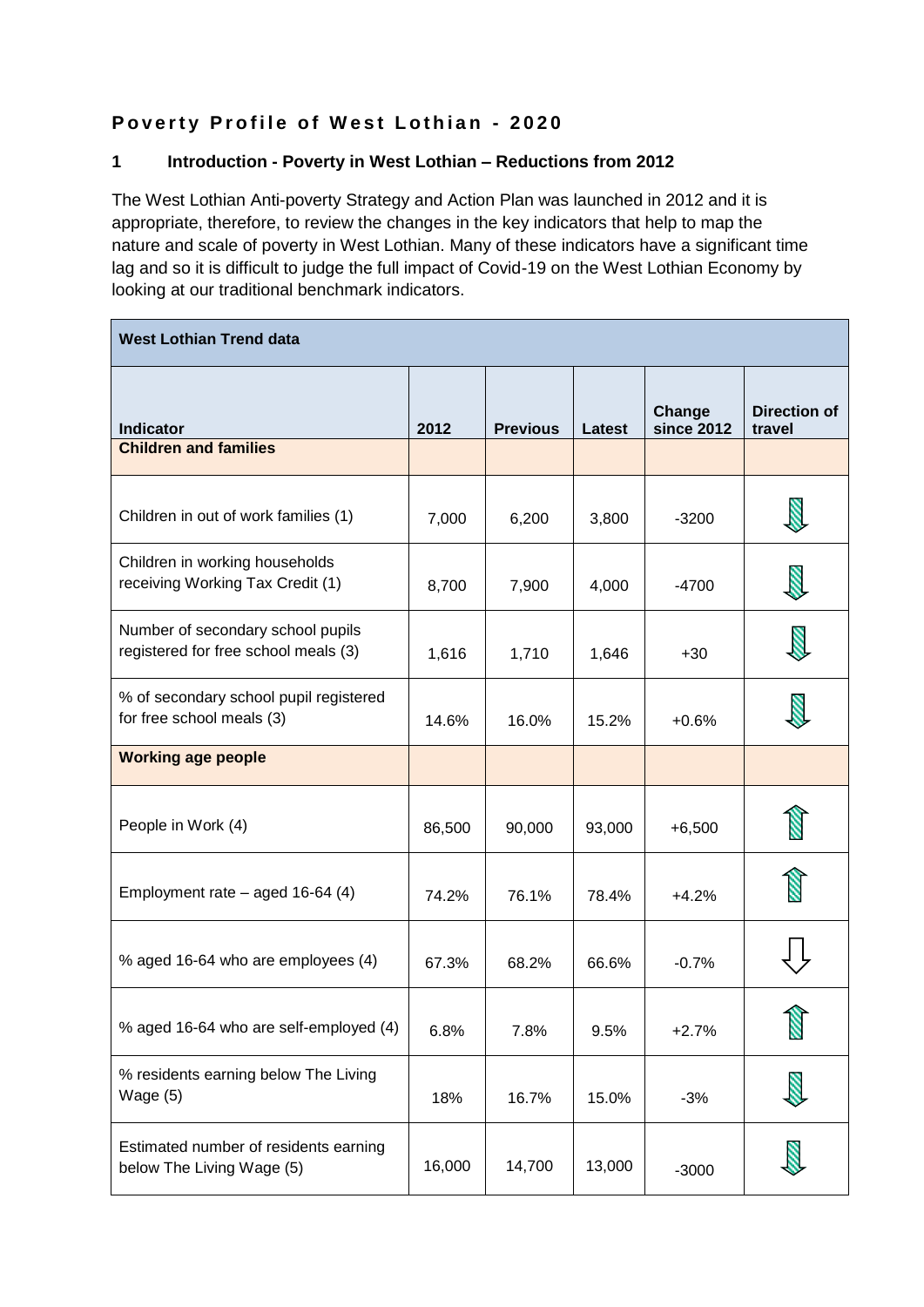| <b>Indicator</b>                                                     | 2012  | <b>Previous</b> | Latest | Change<br><b>since 2012</b> | <b>Direction of</b><br>travel |
|----------------------------------------------------------------------|-------|-----------------|--------|-----------------------------|-------------------------------|
| <b>Out of Work benefits</b>                                          |       |                 |        |                             |                               |
| ILO (International Labour Organisation)<br>unemployment estimate (4) | 7,000 | 4,000           | 3,000  | $-4,000$                    |                               |
| Claimant count (6) (Post Covid)                                      | 4,010 | 3,297           | 6,485  | 2,485                       |                               |
| 18-24 Claimants (2)                                                  | 1,310 | 445             | 695    | $-615$                      |                               |
| <b>Pensioners</b>                                                    |       |                 |        |                             |                               |
| Beneficiaries of top-up benefit (2)                                  | 8,660 | 5,870           | 4,590  | $-3,730$                    |                               |
| % of beneficiaries of pension credit top-<br>up(2)                   | 31%   | 20%             | 16%    | $-15%$                      |                               |

*Sources: (1) HMRC Number of children and families receiving Child or Working Tax Credits in each local authority, April 2020 (2) DWP benefit claimants - working age client group; (3) Scottish Government, School Meals Survey; (4) ONS annual population survey; (5) ONS Annual Survey of Hours and Earnings; (6) ONS Claimant Count including Universal Credit*

These figures reveal a complex pattern of change. Between 2012 and 2019 there was a sustained reduction in the number of working age people claiming out-of-work benefits. The ILO estimate of unemployment has also fallen. Pre Covid-19 there was a small increase in claimant count figures as a result of methodology change with more people being transferred to Universal Credit from other benefits. Some previously available metrics are not now available or comparable to 2012.

There had previously been a small (1%) but noticeable increase in the number of secondary school pupils registered for free school meals, this may have been as a result of efforts to encourage registrations and uptake to those children who are eligible and has fallen back since the last poverty profile.

# **2 West Lothian in Context**

West Lothian is in the centre of Scotland and has a mix of urban and rural communities, a significant jobs base in its own right and is well located relative to other parts of Scotland (especially Edinburgh) for jobs and services. The area's recent economic history has been one of industrial change. In addition, the area has experienced significant population growth,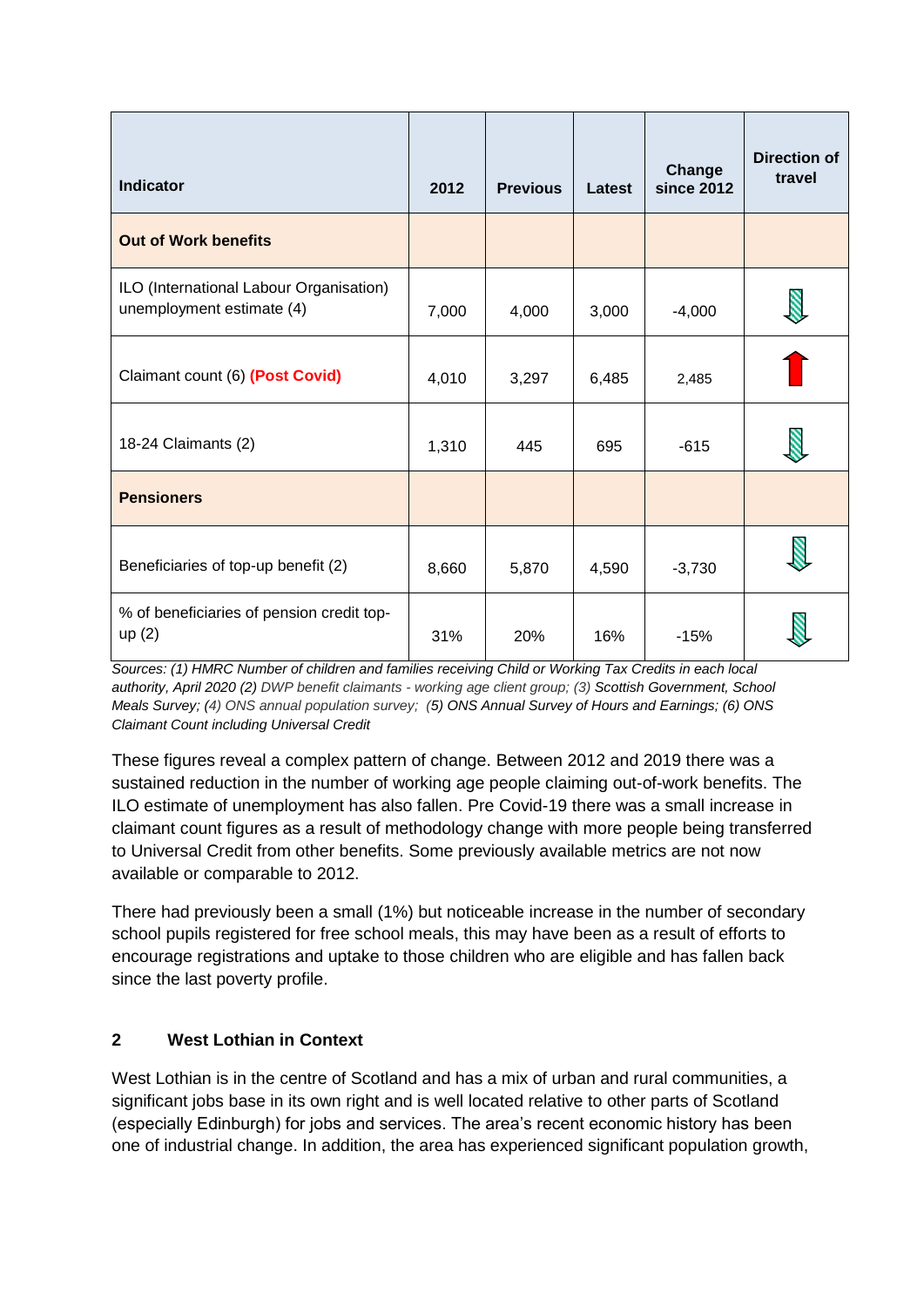which is set to continue over the next 15 years. Housing development and associated population growth has benefited all parts of West Lothian.

A common theme in relation to poverty and related indicators is that West Lothian as a whole is usually at or just below the Scottish average. This is illustrated by the summary statistics below:

| <b>Table1: Summary Statistics</b>                 |                     |                 |  |  |
|---------------------------------------------------|---------------------|-----------------|--|--|
| Population (1)                                    | 183,100             |                 |  |  |
| Area $(2)$                                        |                     | 42,733 hectares |  |  |
| Households (6)                                    |                     | 78,966          |  |  |
| Businesses (2)                                    |                     | 5,965           |  |  |
| People in Work (4)                                | 93,000              |                 |  |  |
|                                                   | <b>West Lothian</b> | <b>Scotland</b> |  |  |
| Population growth 2001-2019 (1)                   | 14%                 | 7%              |  |  |
| Population not white Scottish/British (3)         | 6.3%                | 8.2%            |  |  |
| Population qualified to SVQ4 and above (4)        | 45,000 39.3%        | 43.7%           |  |  |
| Population qualified to SVQ2 and above(4)         | 84,500 73.8%        | 75.5%           |  |  |
| Population with no qualifications (4)             | 10,400 9.1%         | 9.9%            |  |  |
| Residents in work (4)                             | 93,000 78.4%        | 74.5%           |  |  |
| Unemployment level (ILO based estimate) (4)       | 3,000 2.9%          | 3.3%            |  |  |
| Average hourly wage levels residents (FT) (5)     | £12.62 per hour     | £13.54 per hour |  |  |
| Average hourly wage levels workplaces (FT)<br>(5) | £12.44 per hour     | £13.50 per hour |  |  |

Sources: (1) National Records of Scotland mid-year estimates 2019; (2) ONS IDBR; (3) Census 2011; (4) Annual Population Survey ONS; (5) Annual Survey of Hours and Earnings; (6) NRS 2019

There are still underlying issues of poverty and deprivation – with a core of individuals and households experiencing extreme hardship and wider groups experiencing financial difficulties and challenges. Low pay and underemployment as well as unemployment are key factors.

A number of indicators are presented in this report, including direct measures of poverty including, for example, levels of benefit dependency. Other indicators are proxy measures e.g. the prevalence of low skilled employment.

Analysis of a range of indicators suggests that West Lothian as a whole has levels of poverty that are generally just below the levels for Scotland as a whole. However, this general picture masks variations within West Lothian.

# **3 West Lothian Post Covid-19 Statistics**

The only regular indicator from the Profile which has any post Covid data available is the experimental claimant count (including Universal Credit). This shows an increase from 3,297 claimants (April 2019-March 2020 average) to 6,485 claimants.

Scotland and UK wide statistics show significant falls in hours worked, earnings, total jobs etc so we would expect to see this patterns followed as local authority level statistics become available.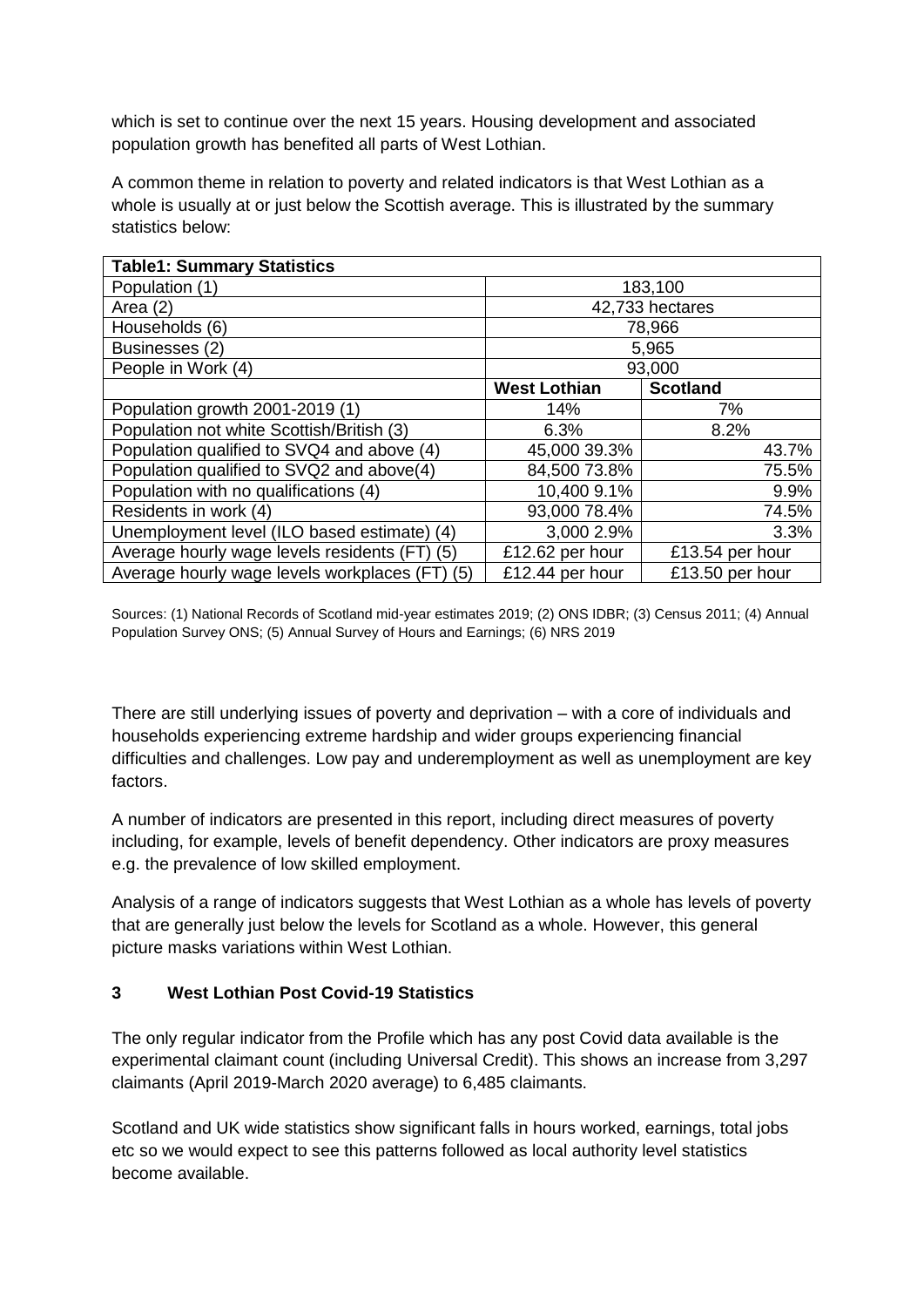PACE have worked with 9 firms in West Lothian since lockdown to support 300 total redundancies.

The Improvement Service "Jobs at Risk" ranking for West Lothian showed 15,000 jobs at risk in VAT registered businesses and 4,000 jobs at risk in self employment for a total of 19,000 West Lothian jobs at risk.

Support is ongoing in West Lothian and in May 2020 1,706 Business Support Fund grants worth £19.36M had been issued in West Lothian.

### **4 Comparisons with other parts of Scotland**

As noted in relation to a number of indicators, West Lothian as a whole tends to have slightly lower levels of material poverty to Scotland, i.e. typically 1 to 3 percentage points below the Scottish rate. West Lothian has similar levels of poverty to a number of other central Scotland local authority areas, which have been our traditional bench mark areas**.** Glasgow, continues to be the local authority with the highest number and proportion of households and individuals experiencing poverty.

The Post Covid-19 Claimant Count and pre Covid-19 Model based data provide an initial view on early impacts of the Covid-19 related downturn. This shows West Lothian to be undergoing a similar effect to comparator authorities with the differential in West Lothian being slightly above the GB average but below the Scottish average and below 4 out of 7 comparator authorities.

|                   | <b>Claimant Count (Post</b><br>Covid-19) | <b>Model based</b><br><b>Unemployment</b><br>(Pre Covid-19)<br>$\overline{2}$ | <b>Difference</b> |
|-------------------|------------------------------------------|-------------------------------------------------------------------------------|-------------------|
| Clackmannanshire  | 6.7%                                     | 3.6%                                                                          | $+3.3%$           |
| City of Edinburgh | 4.9%                                     | 2.4%                                                                          | $+2.5%$           |
| Falkirk           | 6.0%                                     | 3.6%                                                                          | $+2.4%$           |
| Fife              | 6.5%                                     | 4.0%                                                                          | $+2.5%$           |
| Midlothian        | 5.4%                                     | 2.5%                                                                          | $+2.9%$           |
| North Lanarkshire | 6.9%                                     | 3.9%                                                                          | $+3.0%$           |
| South Lanarkshire | 6.4%                                     | 3.0%                                                                          | $+3.4%$           |
| West Lothian      | 5.5%                                     | 2.9%                                                                          | $+2.6%$           |
| <b>Scotland</b>   | 6.2%                                     | 3.3%                                                                          | $+2.9%$           |
| <b>GB</b>         | 6.3%                                     | 3.9%                                                                          | $+2.4%$           |

Sources: 1) ONS Annualised Claimant June 2020 **(Post Covid-19)**; 2) Annual Population Survey Model based Unemployment April 2019-March 2020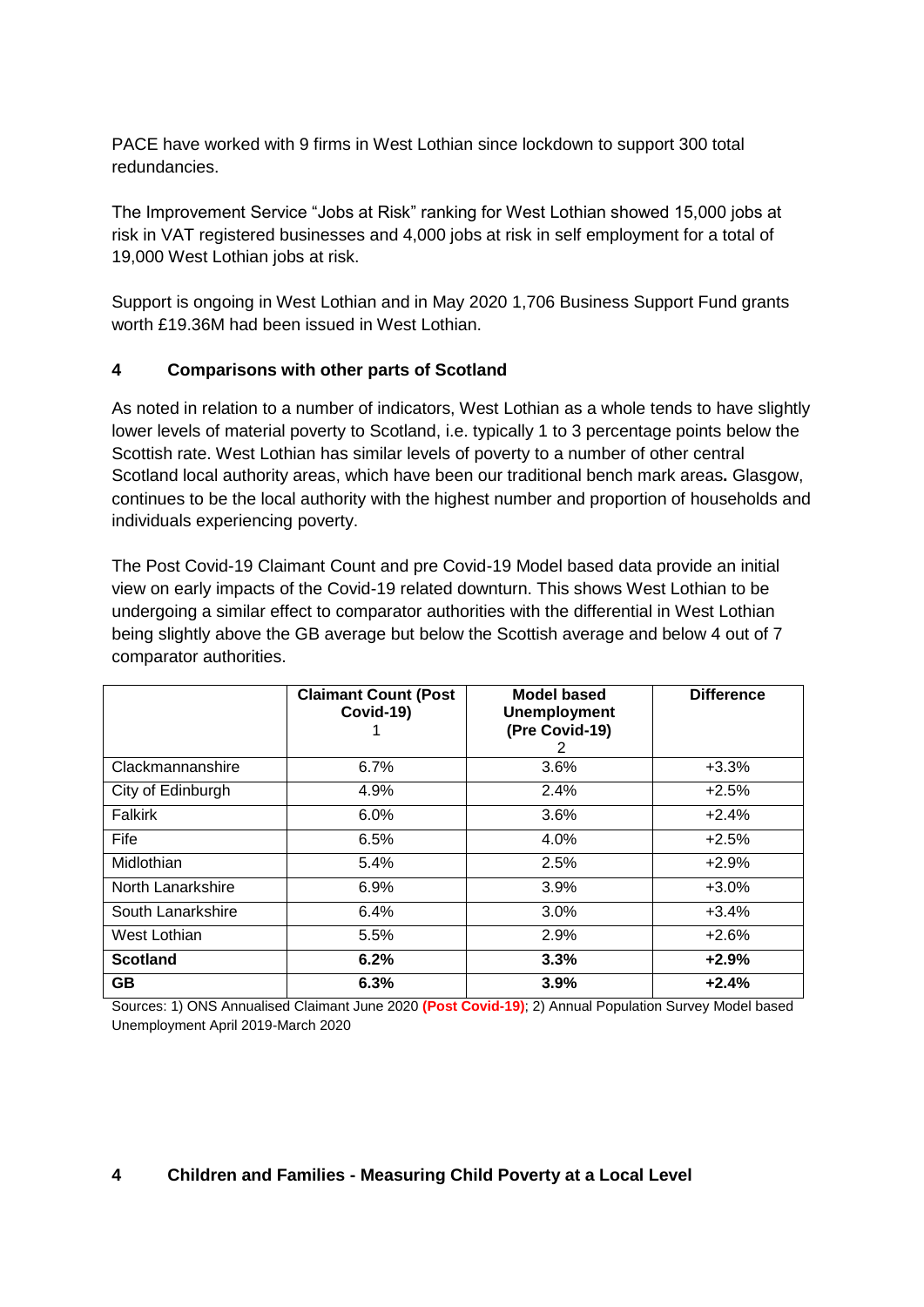The Campaign to End Child Poverty publish data about relative child poverty. A child is deemed to be growing up in poverty if they live in a household whose income is 60% below the median income. <https://www.endchildpoverty.org.uk/local-child-poverty-data-201415-20189/>

Estimates of local child poverty rates show that it is the highest in large cities, particularly in London, Birmingham and Manchester.

In West Lothian the 2018/19 rate is calculated to be 17.1%, an increase of 3.6% since 2014/15.

Previous reports by CECP using different methodology included data at ward level, In 2017 the CECP report showed that the distribution of child poverty by ward in West Lothian reflected the pattern for other measures of deprivation. Whitburn and Blackburn and Fauldhouse and Breich Valley Multi Member Wards have the highest rates. The Whitburn figure of just over 32% after housing costs places the ward in the 10% of wards across Scotland with the highest rates of child poverty.

| Table 8: Percentage of children in poverty, 2017 | <b>Before HC</b> | <b>After HC</b> |
|--------------------------------------------------|------------------|-----------------|
| Whitburn and Blackburn                           | 21%              | 32%             |
| Fauldhouse and the Breich Valley                 | 16%              | 26%             |
| Livingston South                                 | 15%              | 24%             |
| East Livingston and East Calder                  | 14%              | 23%             |
| <b>Bathgate</b>                                  | 14%              | 22%             |
| Livingston North                                 | 12%              | 19%             |
| Armadale and Blackridge                          | 12%              | 19%             |
| Broxburn, Uphall and Winchburgh                  | 11%              | 18%             |
| Linlithgow                                       | 6%               | 10%             |
| <b>West Lothian</b>                              | 14%              | 22%             |
| <b>Scotland</b>                                  |                  | 23%             |
| <b>Great Britain</b>                             |                  | 28%             |

Source: Campaign to End Child Poverty

#### **Free School Meals**

With the introduction of free school meals for all pupils in P1 to P3, primary school data does not provide a particularly accurate picture of the incidence of disadvantage. However, free school meal data at secondary demonstrates a pattern of deprivation that we see in other measures of poverty such as SIMD and Benefit claimant statistics. EG Inveralmond with the highest level of FSM registrations has a catchment which includes Craigshill and Ladywell.

| Table 10: Free school meal entitlement 2019 |                              |                          |  |  |  |  |
|---------------------------------------------|------------------------------|--------------------------|--|--|--|--|
| <b>Secondary School</b>                     | <b>Pupils registered for</b> | % registered for         |  |  |  |  |
|                                             | <b>Free School Meals</b>     | <b>Free school meals</b> |  |  |  |  |
| Armadale Academy                            | 145                          | 14%                      |  |  |  |  |
| <b>Bathgate Academy</b>                     | 124                          | 14%                      |  |  |  |  |
| Broxburn Academy                            | 121                          | 14%                      |  |  |  |  |
| <b>Deans Community High School</b>          | 171                          | 18%                      |  |  |  |  |
| <b>Inveralmond Community High School</b>    | 225                          | 22%                      |  |  |  |  |
| Linlithgow Academy                          | 87                           | 7%                       |  |  |  |  |
| St Kentigern's Academy                      | 222                          | 19%                      |  |  |  |  |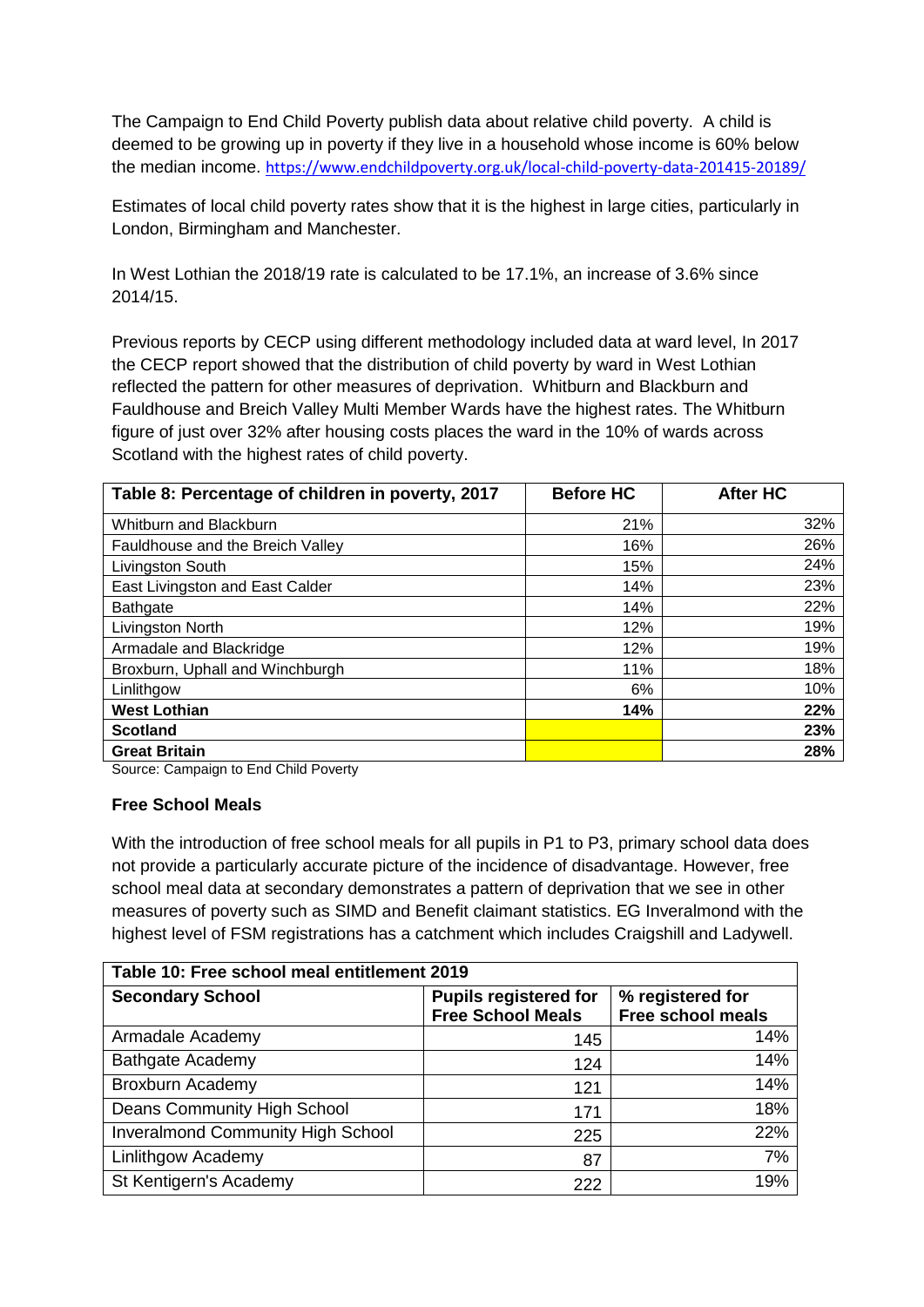| St Margaret's Academy       | 151   | 14% |
|-----------------------------|-------|-----|
| The James Young High School | 141   | 13% |
| West Calder High School     | 90    | 13% |
| <b>Whitburn Academy</b>     | 169   | 21% |
| <b>West Lothian</b>         | 1,646 | 15% |

Source: Scottish Government, School Meals Survey 2019

### **5 – Foodbank Usage in West Lothian**

#### **Table 11: Foodbank vouchers distributed in West Lothian by Multi Member Ward**

|                                  | <b>No</b> |               | <b>Adults as</b><br>% of adult |                 | <b>Children</b><br>as % of<br>child |              | Total as %<br>of ward |
|----------------------------------|-----------|---------------|--------------------------------|-----------------|-------------------------------------|--------------|-----------------------|
|                                  | vouchers  | <b>Adults</b> | popn.                          | <b>Children</b> | popn.                               | <b>Total</b> | popn.                 |
| Armadale & Blackridge            | 298       | 383           | 1.51%                          | 238             | 7.19%                               | 621          | 3.96%                 |
| <b>Bathgate</b>                  | 361       | 446           | 1.60%                          | 217             | 4.44%                               | 663          | 2.81%                 |
| Broxburn Uphall &<br>Winchburgh  | 342       | 444           | 1.68%                          | 155             | 4.34%                               | 599          | 3.09%                 |
| East Livingston & East<br>Calder | 263       | 347           | 1.42%                          | 218             | 5.61%                               | 565          | 2.63%                 |
| Fauldhouse & Breich Valley       | 267       | 354           | 1.74%                          | 250             | 8.67%                               | 604          | 3.77%                 |
| Linlithgow                       | 119       | 152           | 0.59%                          | 55              | 1.79%                               | 207          | 1.26%                 |
| Livingston North                 | 185       | 242           | 0.78%                          | 248             | 5.13%                               | 490          | 2.09%                 |
| Livingston South                 | 296       | 409           | 1.41%                          | 255             | 5.15%                               | 664          | 2.77%                 |
| Whitburn & Blackburn             | 517       | 645           | 4.81%                          | 352             | 8.73%                               | 997          | 4.68%                 |
| West Lothian                     | 2,925     | 3,767         | 2.66%                          | 2,118           | 5.35%                               | 5,885        | 3.25%                 |

Source: West Lothian Council, 2019

The number of foodbank vouchers distributed in West Lothian's wards in the financial year 2018/19 totalled 2,925. Of these, almost a fifth (517) were distributed in Whitburn and Blackburn, followed by 361 in Bathgate and 342 in Broxburn, Uphall & Winchburgh.

5,885 residents (3,767 adults and 2,118 children) - about 2.1% of the West Lothian population - were the beneficiaries of the food vouchers.

Within Whitburn and Blackburn, for example, 8.7% of the child population and 4.8% of the adult population received the help in the form of a food voucher.

#### **6 Scottish Index of Multiple Deprivation**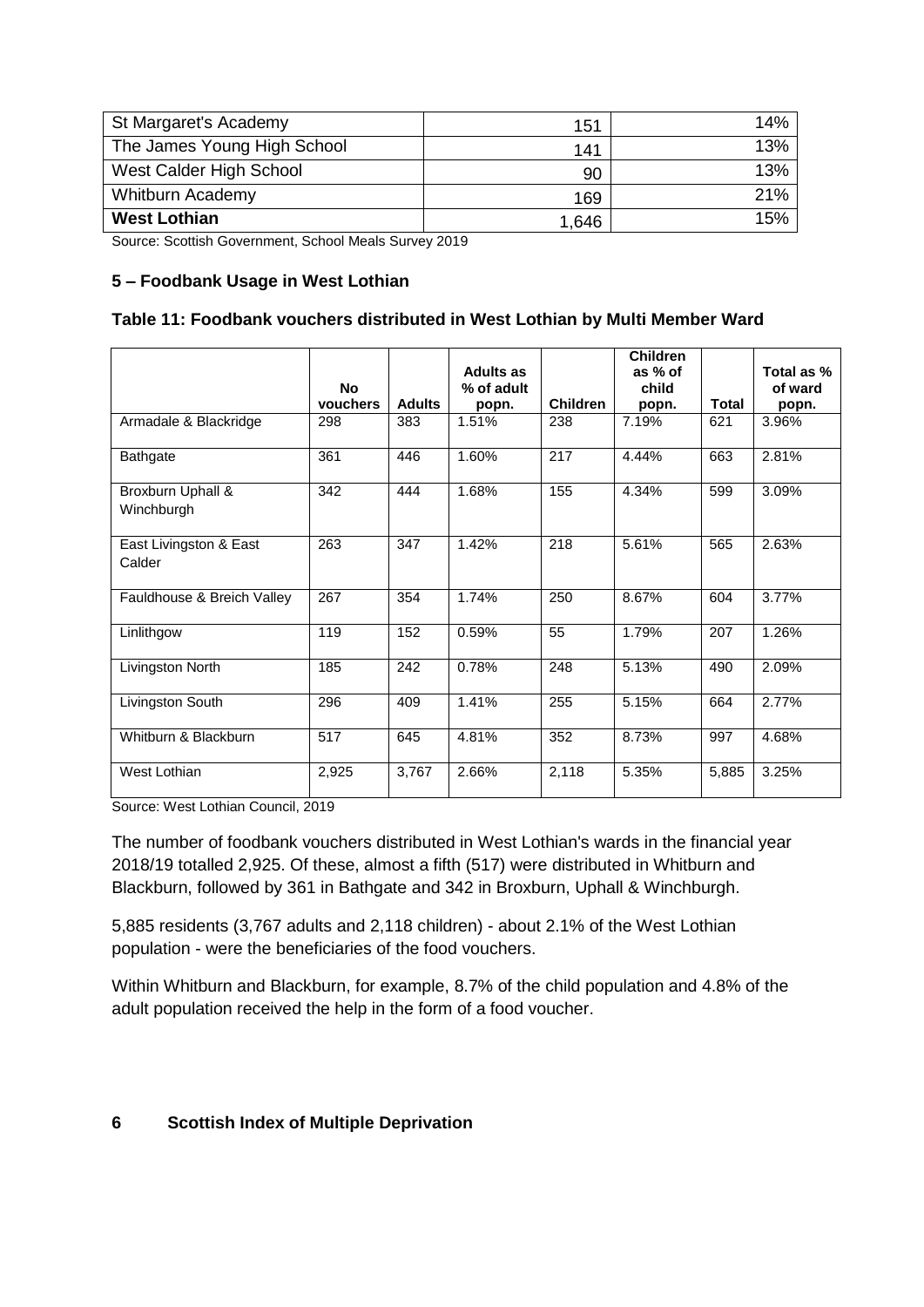The 2020 SIMD has 22 West Lothian Datazones in the 15% most deprived in Scotland, an increase of 6 from 2016.

There are 37 West Lothian Datazones in the 20% most deprived in Scotland a decrease of 1 from 2016

There has therefore been a number of datazones moving into the most deprived 15% from the 15-20% range with a slight decrease in total datazones in the most deprived 20%.

Looking at the movements of West Lothian datazones, there appears to be a trend of worsening income domain scores in some datazones. This can reflect aging population, with a contracting working age and an increase in those in low paid employment.

Overall, however, the number of West Lothian datazones in the most deprived 20% in Scotland has fallen since 2016.

| Area                      | <b>Datazones</b> | <b>Datazones</b> | <b>Datazones</b> | <b>Datazones</b> |
|---------------------------|------------------|------------------|------------------|------------------|
|                           | in 2009          | in 2012          | in 2016          | in 2020          |
| Addiewell & Loganlea      | 1                | 1                | 1                | 1                |
| Armadale                  | 3                | $\overline{2}$   | 3                | 3                |
| <b>Bathgate</b>           | 6 (3 in          | $5(2)$ in        | $3(0)$ in        | 4 (1 in          |
|                           | Boghall)         | Boghall)         | Boghall)         | Boghall)         |
| <b>Blackburn</b>          | 5                | 4                | 4                | 5                |
| Blackridge                | 1                | 0                | 1                | 0                |
| <b>Bridgend</b>           | 1                | 1                | 1                | 1                |
| <b>Broxburn</b>           | $\overline{0}$   | 0                | $\Omega$         | 1                |
| Fauldhouse                | 3                | 3                | $\overline{2}$   | 3                |
| Livingston                | 11               | 11               | 15               | 13               |
| Polbeth                   | $\overline{2}$   | 1                |                  | 0                |
| Stoneyburn                | 1                | 1                | 1                | 1                |
| Uphall                    | 0                | 0                |                  | 1                |
| Whitburn                  | $\overline{4}$   | 4                | 5                | 4                |
| <b>East Calder</b>        | 1                | 0                | 0                | 0                |
| <b>TOTAL WEST LOTHIAN</b> | 39               | 33               | 38               | 37               |

#### **Change in distribution and number of data zones in most deprived 20% category**

The distribution of deprived data zones across West Lothian fits that seen in other indicators of poverty with more datazones in the West of West Lothian being found in the most deprived 20%. Over time there is relatively little movement in number of datazones by town with a small fall in Bathgate and Boghall being the most significant difference from 2009.

#### **7 Pensioners on Fixed/Low income**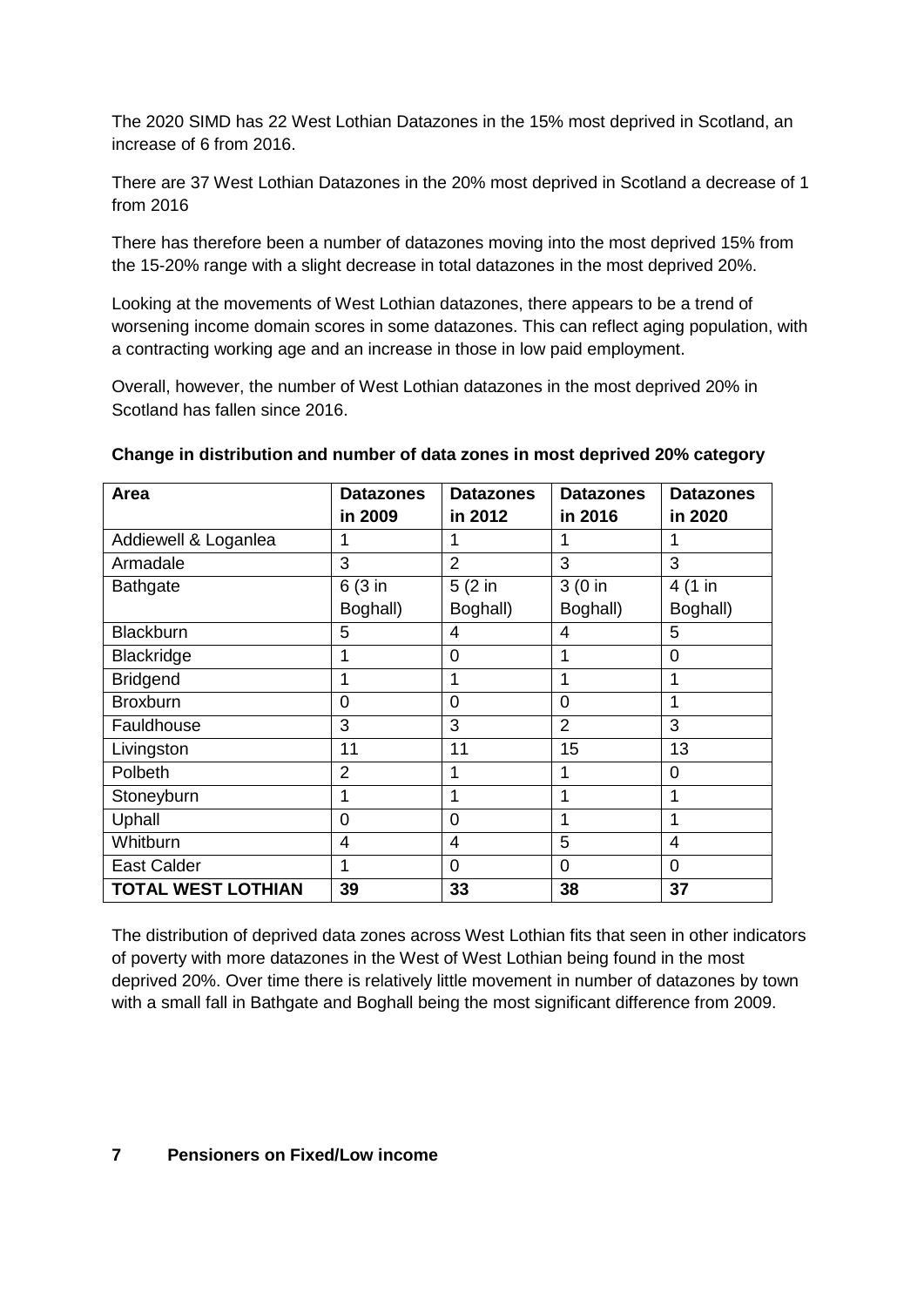There are 29,210 people in West Lothian receiving the state pension. Of these, 4,590 (15.7%) receive Pension Credits to ensure a minimum income. This rate is equal to the Scottish level. The percentage has been falling both for West Lothian and Scotland since 2012. This might be due to a number of factors including:

- Lack of awareness of pension credit entitlement
- Equalisation of state pension age, which results in the Pension Credit qualifying age increasing
- Changes to the Savings Credit element of Pension Credit
- The introduction of new State Pension and general increases in the value of the basic state pension at a higher rate than benefits.



Source: DWP benefit claimants data

#### **8 Housing Tenure and Benefits**

Figures from 2016 show that West Lothian has approximately 20,000 affordable social rented sector homes, of which there are 13,106 council houses.

The pattern of housing tenure in West Lothian is generally similar to that for Scotland for social rented with a lower level of private rented accommodation and higher level of owner occupation. Generally, private rented is highest in cities where there is a large student resident population or market for young people. Nevertheless, in West Lothian the private rented sector has increased from 4% of households in 2008. The incidence of poverty amongst private rental residents has been noted at UK and Scottish level research. Increased rental levels mean that for working households on a modest net income of £20,000 might be paying 50% of that income towards housing costs.

| Table 12a: Housing Tenure - households |              |          |  |  |  |  |
|----------------------------------------|--------------|----------|--|--|--|--|
|                                        | West Lothian | Scotland |  |  |  |  |
| Owner occupied                         | 67.0%        | 61.0%    |  |  |  |  |
| Social rented                          | 21.0%        | 23.0%    |  |  |  |  |
| Private rented                         | 11.0%        | 15.0%    |  |  |  |  |

*Source: Scottish House Conditions survey 2013-15*